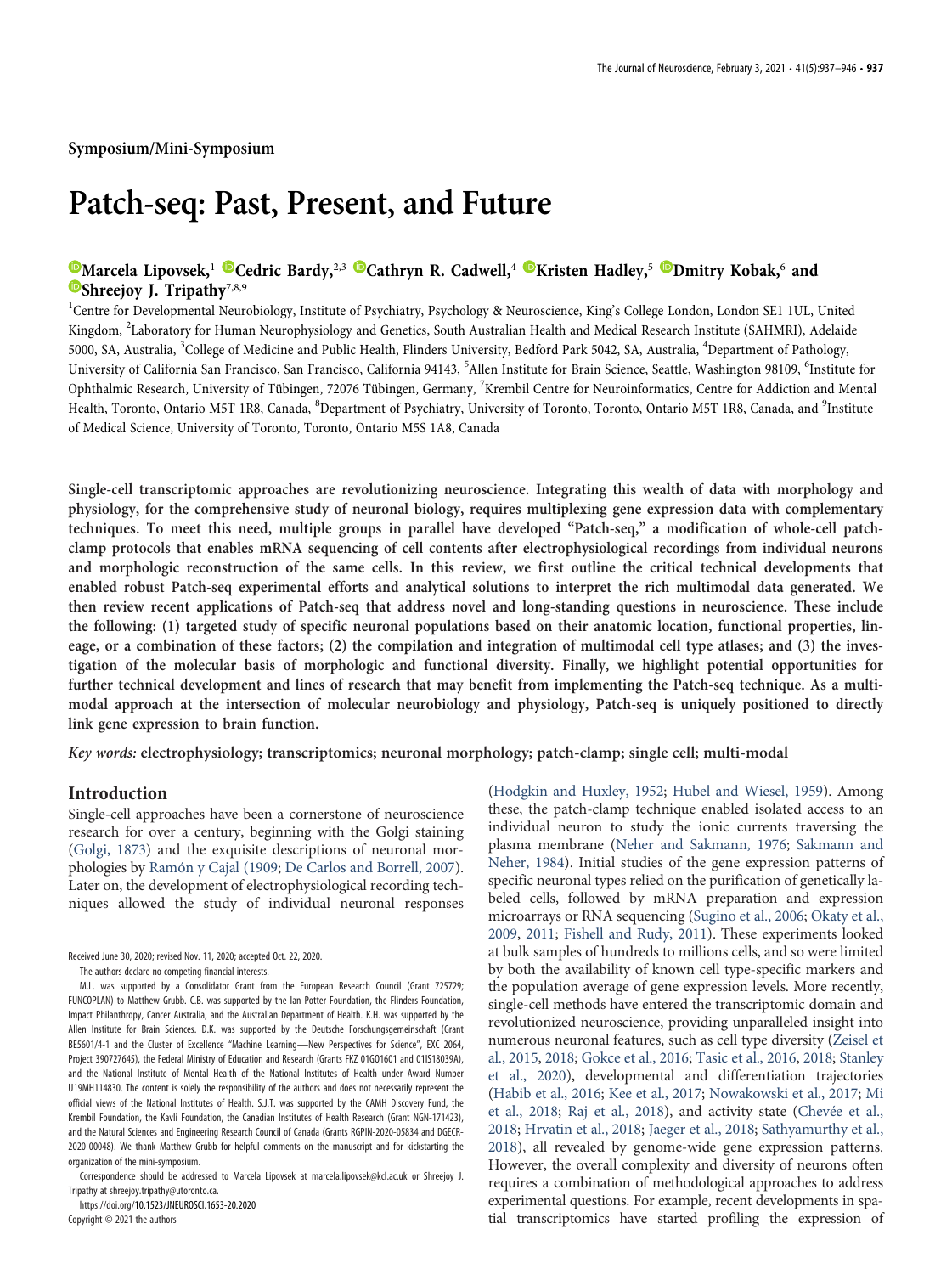hundreds or thousands of genes in neurons, while preserving tissue architecture [\(Chen et](#page-7-10) [al., 2015;](#page-7-10) [Wang et al., 2018;](#page-9-6) [Eng et al., 2019](#page-7-11); [Rodriques et al., 2019](#page-8-10); [Soldatov et al., 2019](#page-9-7)), and implementations of well established techniques for the combined evaluation of morphologic features and electrophysiological properties in the same individual neurons have been fundamental for improving our understanding of the cell types that are the building blocks of neuronal circuits [\(Jiang et](#page-8-11) [al., 2015](#page-8-11); [Markram et al., 2015;](#page-8-12) [Zeng and](#page-9-8) [Sanes, 2017;](#page-9-8) [Gouwens et al., 2019\)](#page-7-12).

The study of genome-wide gene expression patterns concomitantly with other neuronal features has only recently become possible. Initial steps toward establishing direct links between electrophysiological properties and gene expression involved the profiling of a small number of genes using RT-PCR [\(Eberwine et al., 1992](#page-7-13); [Lambolez et al., 1992;](#page-8-13) [Sucher and Deitcher,](#page-9-9) [1995;](#page-9-9) [Chiang, 1998](#page-7-14); [Sucher et al., 2000](#page-9-10); [Toledo-Rodriguez et al., 2004](#page-9-11); [Pfeffer et al.,](#page-8-14) [2013;](#page-8-14) [Toledo-Rodriguez and Markram,](#page-9-12) [2014\)](#page-9-12) or higher-throughput expression microarrays ([Subkhankulova et al., 2010](#page-9-13)) on cytosolic aspirates sampled using the patch pipette. Though groundbreaking, these experiments were limited to small numbers of genes and/or cells. More recently, a number of groups have simultaneously developed Patch-seq, a multimodal method that combines electrophysiological recordings with single-cell whole-transcriptome profiling in the same individual cells [\(Fig. 1\)](#page-1-0). The first attempt at single-cell RNA sequencing (scRNAseq) from neurons collected with a patch pipette profiled a very small number of samples ([Table 1](#page-2-0)) and yielded sequencing data of low quality [\(Qiu et al., 2012\)](#page-8-15). Improvements in



<span id="page-1-0"></span>Figure 1. Schematic workflows of Patch-seq using various experimental model systems. A, On acute brain slices, electrophysiological recordings are performed on identified neurons, and the cell processes are filled with dye for subsequent morphologic reconstruction. During sample collection, most of the cytoplasmic contents are aspirated (generally including the nucleus) and transferred to an individual tube containing lysis buffer. The single-cell transcriptomes are then obtained using scRNAseq protocols. B, Electrophysiological recordings can also be performed on neuronal cultures (e.g., iPSC-derived neurons). Simultaneous, live imaging of the recorded neuron is possible if the recording pipette contains a fluorescent dye. After recording and imaging, the whole cell is collected using the patch pipette and the transcriptome obtained via scRNAseq. C, In vivo patch-clamp recordings are used to study the responses of individual neurons to sensory stimuli. Using the patch pipette, each neuron can then be collected and processed for scRNAseq and for in vivo Patch-seq.

scRNAseq [\(Picelli et al., 2014b\)](#page-8-16) and adaptations of the patchclamp technique facilitated the successful and reliable implementation of Patch-seq [\(Bardy et al., 2016;](#page-7-15) [Cadwell et al., 2016](#page-7-16); [Chen](#page-7-17) [et al., 2016](#page-7-17); [Földy et al., 2016;](#page-7-18) [Fuzik et al., 2016\)](#page-7-19). Following these initial studies, the Patch-seq technique has been further optimized and applied to a number of model systems [\(Table 1\)](#page-2-0). Moreover, these new types of experiments necessitated the development of innovative data analysis tools suitable for handling multimodal datasets [\(Kobak et al., 2018;](#page-8-17) [Gala et al., 2019;](#page-7-20) [Bernaerts et al., 2020\)](#page-7-21).

In this review, we outline both experimental and analytical strategies for generating and interpreting high-quality Patch-seq data. We provide examples of new biological insights that have resulted from this transformative technique and further discuss outstanding questions especially well suited to the rich datasets produced by this multimodal approach.

## The Patch-seq experimental workflow

Patch-seq experiments profile the electrophysiological properties and transcriptome of the same individual neurons, with the goal of identifying the underlying relationships between gene expression

and neuronal function. Additionally, recorded neurons can be backfilled with appropriate dies to evaluate cell morphology.

#### Sample collection

Patch-seq experiments begin with whole-cell patch-clamp recordings from individual neurons to characterize their electrophysiological properties. There are a number of published protocols for Patch-seq ([Table 1\)](#page-2-0) that have been optimized for collecting mRNA from neurons recorded in acute brain slices [\(Cadwell et al., 2017;](#page-7-22) [Lee et al., 2020;](#page-8-18) [Lipovsek et al., 2020;](#page-8-19) [Mahfooz and Ellender, 2021\)](#page-8-20), or in vitro cell cultures [\(van den](#page-9-14) [Hurk et al., 2018\)](#page-9-14), and allowing subsequent morphologic reconstruction [\(Cadwell et al., 2017;](#page-7-22) [van den Hurk et al., 2018;](#page-9-14) [Scala et](#page-8-21) [al., 2019,](#page-8-21) [2020](#page-8-22); [Gouwens et al., 2020](#page-7-23); [Que et al., 2020\)](#page-8-23). Below, we discuss commonalities and differences between these protocols.

Given the ubiquitous nature of mRNA-degrading RNases in the environment and the small amount of mRNA present in each individual cell, Patch-seq protocols emphasize the importance of maintaining strict RNase-free conditions during sample collection and before reverse transcription (RT). This includes meticulously cleaning any surfaces that may come into contact with the mRNA sample or internal solution using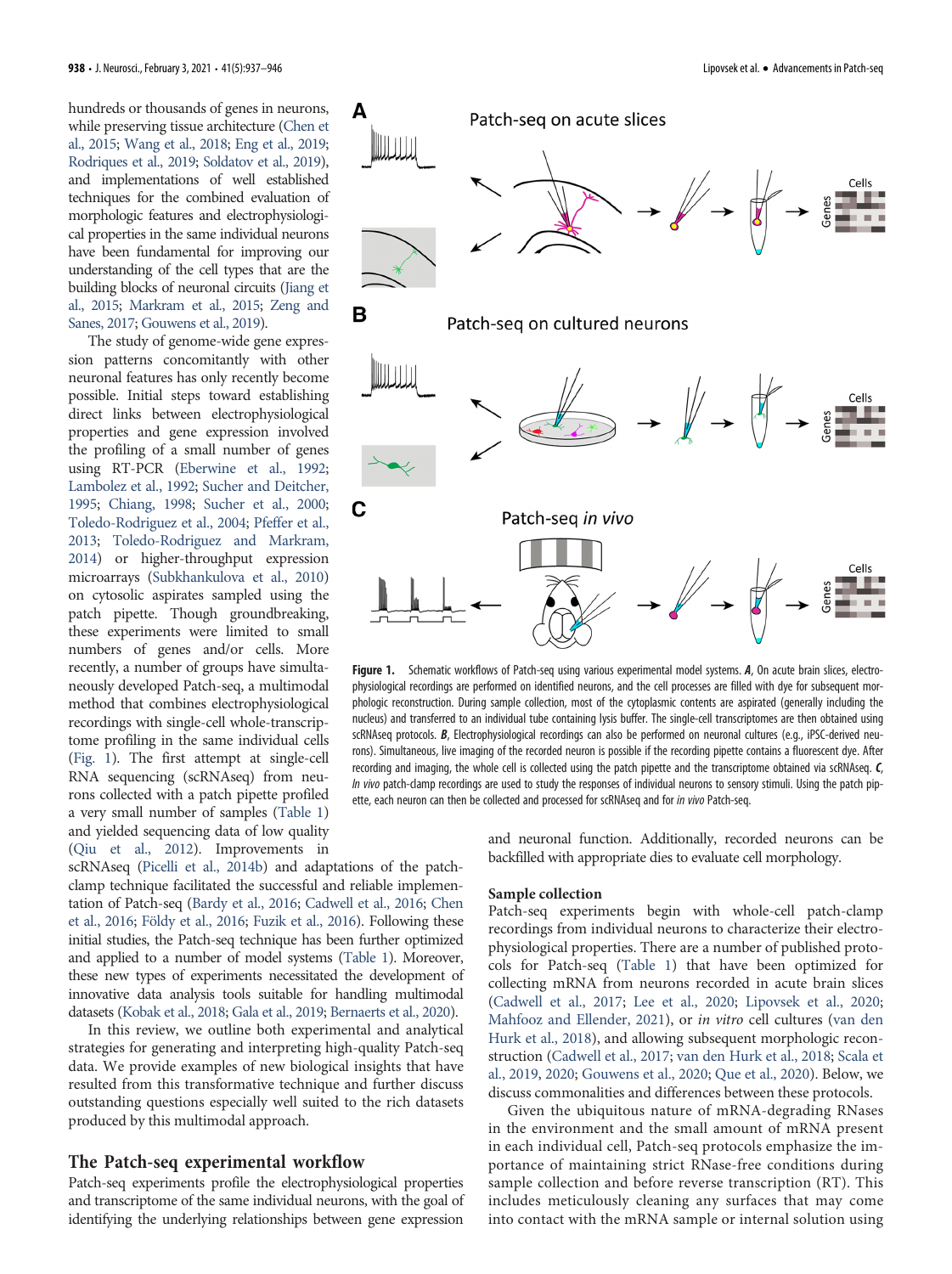### Table 1. Summary of published Patch-seq datasets

| Publication                 | Dataset                                                              | Model system   | Preparation                     | cDNA synthesis-library preparation           | Total cells           | Accession                 |
|-----------------------------|----------------------------------------------------------------------|----------------|---------------------------------|----------------------------------------------|-----------------------|---------------------------|
| Qiu et al., 2012            | Cultured hippocampal neurons - layer 5<br>cortical neurons           | Mouse          | Primary cultures - acute slices | SMARTer-adapter ligation                     | 8                     | ΝA                        |
| Cadwell et al., 2016        | Layer 1 cortical interneurons and pyramidal<br>neurons               | Mouse          | Acute slices and in vivo        | Smart-seg2-Tagmentation                      | 58                    | E-MTAB-4092               |
| Fuzik et al., 2016          | Layers 1 and 2 cortical interneurons and py-<br>ramidal neurons      | Mouse          | Acute slices                    | STRT-C1 (UMIs) -Tagmentation                 | 80                    | GSE70844                  |
| Chen et al., 2016           | Stem-cell derived neurons                                            | Human          | Cultured cells                  | (Tang et al., 2010) -NEBNext Ultra           | 20                    | GSE77564                  |
| Földy et al., 2016          | Hippocampus pyramidal cells and<br>interneurons                      | Mouse          | Acute slices                    | SMARTer-Tagmentation                         | 93                    | GSE75386                  |
| Bardy et al., 2016          | iPSC-derived neurons and astrocytes                                  | Human          | Cultured cells                  | SMARTer-Tagmentation                         | 56                    | GSE159074                 |
| Pfeffer and Beltramo, 2017  | Interneurons and pyramidal neurons -Visual<br>cortex/ hippocampus    | Mouse          | Acute slices                    | CEL-Seq2                                     | 833                   | GSE90822                  |
| Muñoz-Manchado et al., 2018 | Stratium interneurons                                                | Mouse          | Acute slices                    | STRT-C1 (UMIs) -Tagmentation                 | 98                    | GSE106708                 |
| Luo et al., 2019            | Hippocampus $VIP^+$ projecting interneurons                          | Mouse          | Acute slices                    | SMART-Seq v4-Tagmentation                    | 8                     | GSE109755                 |
| Wang et al., 2019           | Temperature sensitive neurons - preoptic<br>area of the hypothalamus | Mouse          | Acute slices                    | Smart-seq2-Tagmentation                      | 68                    | GSE126657                 |
| Winterer et al., 2019       | Hippocampus interneurons                                             | Mouse          | Acute slices                    | SMART-Seq v4-Tagmentation                    | 46                    | GSE124847                 |
| Oberst et al., 2019         | Neuronal progenitors in developing mouse<br>neocortex                | Mouse          | Acute slices                    | SMART-Seq v4-Tagmentation                    | 65                    | GSE122644                 |
| Scala et al., 2019          | Layer 4 sensory cortex neurons                                       | Mouse          | Acute slices                    | Smart-seq2-Tagmentation                      | 110                   | GSE134378                 |
| Laboissonniere et al., 2019 | Retinal ganglion cells                                               | Mouse          | Acute dissection                | SMART-Seq v4-Tagmentation                    | 14                    | <b>PRJNA548506</b>        |
| Ellender et al., 2019       | Somatosensory cortex excitatory neurons                              | Mouse          | Acute slices                    | Smart-seq2-Tagmentation                      | 376                   | ΝA                        |
| Fuzik et al., 2019          | Glutamatergic neurons of the indusium<br>qriseum                     | Mouse          | Acute slices                    | Smart-seq2-Tagmentation                      | ΝA                    | ΝA                        |
| Kim et al., 2020b           | Neurons from embryonic brain                                         | Human          | Acute slices                    | Modified aRNA-Illumina TrueSeq NuGEN Ovation | 1013                  | GSE144216                 |
| Cadwell et al., 2020        | Clonally related cortical excitatory neurons                         | Mouse          | Acute slices                    | Smart-seq2-Tagmentation                      | 220                   | GSE140946                 |
| Liu et al., 2020            | Visual cortex light sensitive neurons                                | Mouse          | In vivo                         | Smart-seq2-adapter ligation                  | 53                    | GSE115997                 |
| He et al., 2020             | Glucose (in)sensitive hypothalamic neurons                           | Mouse          | Acute slices                    | SMART-Seq v4-Tagmentation                    | 8                     | GSE146543                 |
| Camunas-Soler et al., 2020  | Pancreas islet cells                                                 | Human          | Dispersed islet cells           | Smart-seg2-Tagmentation                      | 1369                  | GSE124742                 |
| Oláh et al., 2020           | Hippocampus CCK <sup>+</sup> interneurons                            | Rat            | Acute slices                    | SMART-Seq v4-Tagmentation                    | 16                    | GSE133951                 |
| Que et al., 2020            | Hippocampus $PV$ <sup>+</sup> interneurons                           | Mouse          | Acute slices                    | SMART-Seq v4-Tagmentation                    | 89                    | GSE142546                 |
| Gouwens et al., 2020        | Visual cortex GABAergic neurons                                      | Mouse          | Acute slices                    | SMART-Seq v4-Tagmentation                    | 4270                  | NEMO archive <sup>a</sup> |
| Scala et al., 2020          | Excitatory and inhibitory neurons of the<br>motor cortex             | Mouse          | Acute slices                    | Smart-seq2-Tagmentation                      | 1221                  | NEMO archive <sup>t</sup> |
| Berg et al., 2020           | Cortical glutamatergic neurons                                       | Human          | Acute slices                    | SMART-Seq v4-Tagmentation                    | 385                   | <b>NA</b>                 |
| Bakken et al., 2020         | Primary motor cortex neurons                                         | Marmoset Human | Acute slices                    | SMART-Seq v4-Tagmentation                    | 12                    | NA                        |
| Cadwell et al., 2017        | Cortical neurons                                                     | Mouse          | Acute slices                    | Smart-seq2-Tagmentation                      |                       | Protocol paper            |
| van den Hurk et al., 2018   | iPSC-derived neurons                                                 | Human          | Cultured cells                  | SMARTer-Tagmentation                         | Protocol paper        |                           |
| Lipovsek et al., 2020       | Dopaminergic neurons of the olfactory bulb                           | Mouse          | Acute slices                    | Smart-seq2-Tagmentation                      |                       | Protocol paper            |
| Lee et al., 2020            | Primary visual cortex                                                | Mouse          | Acute slices                    | SMART-Seg v4-Tagmentation                    |                       | Protocol paper            |
| Mahfooz and Ellender, 2021  | Cortical neurons                                                     | Mouse          | Acute slices                    | Smart-seq2-Tagmentation                      | Protocol book chapter |                           |

NA, Not available.

http://data.nemoarchive.org/other/grant/AIBS\_patchseg/transcriptome/scell/SMARTseq/

<span id="page-2-0"></span><sup>b</sup> <http://data.nemoarchive.org/biccn/grant/zeng/tolias/>

an RNase decontamination solution and maintaining strict RNase-free conditions while preparing all pre-RT solutions.

Standard electrophysiological protocols can be performed in Patch-seq experiments to quantify the physiological properties of interest. The diameter of the recording pipette tip may need to be adjusted (typically, slightly larger tips are used; but see the study by [Lipovsek et al., 2020](#page-8-19)) to facilitate the aspiration of cell contents into the pipette. Additionally, smaller than normal volumes of internal solution are used to avoid dilution of the RNA and reduce the surface area of glass in contact with the sample, which can lead to sample loss. Finally, the internal solution can be modified to further promote RNA preservation by adding calcium chelators, RNA carriers, and/or RNase inhibitors ([Cadwell](#page-7-22) [et al., 2017;](#page-7-22) [van den Hurk et al., 2018;](#page-9-14) [Lee et al., 2020;](#page-8-18) [Lipovsek](#page-8-19) [et al., 2020](#page-8-19); [Mahfooz and Ellender, 2021\)](#page-8-20). In light of these modifications, the recordings may be more challenging compared with standard patch-clamp conditions and the overall recording time may need to be shortened to ensure minimal RNA

degradation. In addition, the use of calcium chelators in the internal solution to reduce RNase activity ([Sucher and Deitcher, 1995;](#page-9-9) [Sucher et al., 2000](#page-9-10)) may also reduce the amplitude of calcium-dependent currents. With these caveats, there is no limit to the types of electrophysiological experiments that can be performed before aspiration of the cell contents for transcriptomic analysis.

After electrophysiological recordings are completed, the cytosol is aspirated into the recording pipette by applying negative pressure. The main objective is to collect the cell contents while maintaining a stable electrical seal between the pipette and the cell membrane, thus avoiding contamination from the extracellular solution. In recent protocols, it has been demonstrated that extracting both the cytosol and the nucleus, for example, using the nucleated patch technique, can greatly improve RNA yield and transcriptomic data quality [\(Gouwens et al., 2020;](#page-7-23) [Lee et al.,](#page-8-18) [2020;](#page-8-18) [Lipovsek et al., 2020;](#page-8-19) [Scala et al., 2020\)](#page-8-22). After collection, the cell contents are deposited in individual tubes containing lysis and/or RT buffer.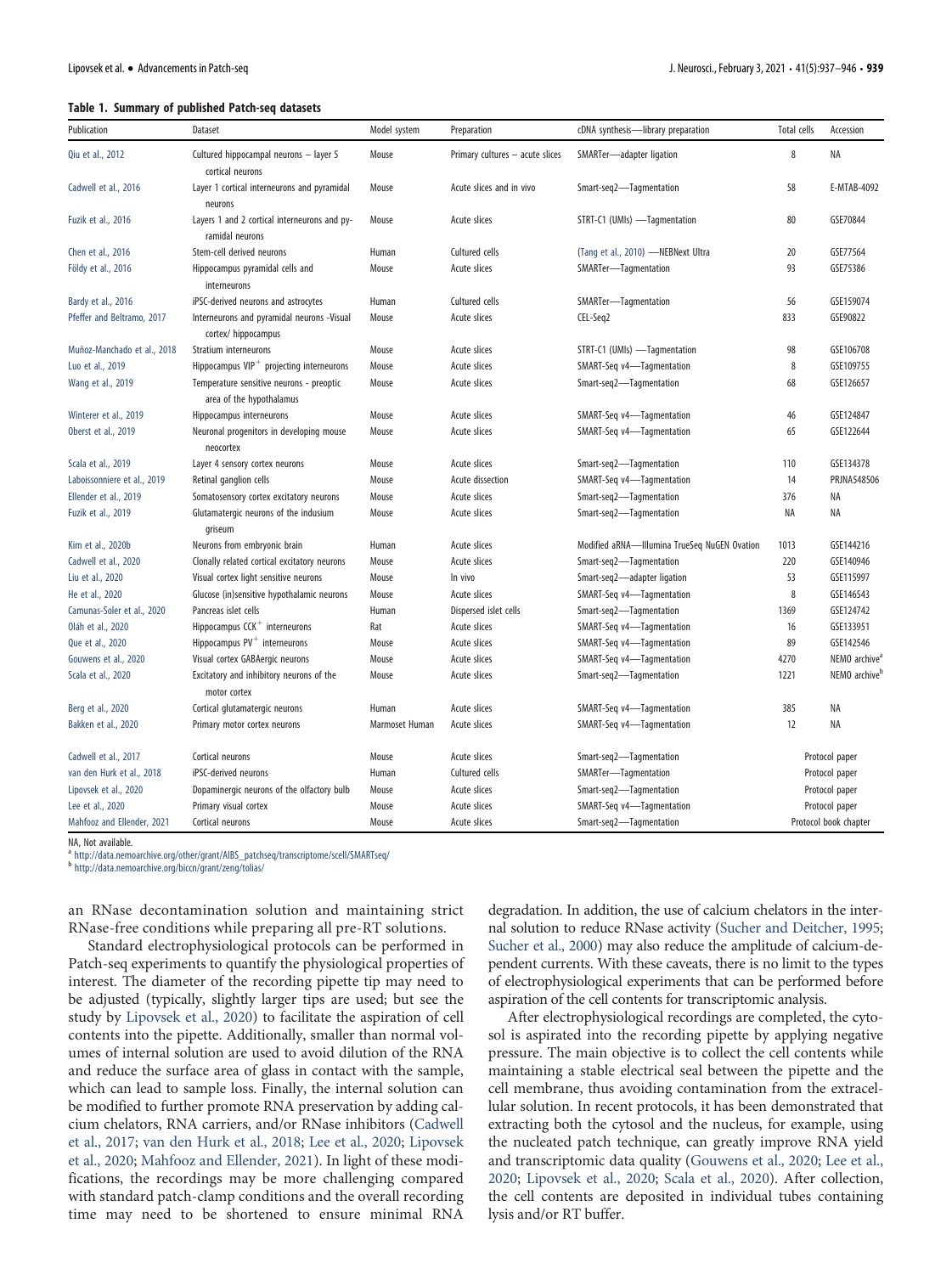During recording, neurons can be filled with biocytin, enabling subsequent recovery of detailed cellular morphology [\(Cadwell et al., 2017](#page-7-22); [Fig. 1](#page-1-0)A). While this was not realized by the earliest applications of Patch-seq ([Cadwell et al., 2016;](#page-7-16) [Fuzik et](#page-7-19) [al., 2016\)](#page-7-19), recent adaptations to the internal and external solutions have substantially improved cell filling ([Cadwell et al.,](#page-7-22) [2017;](#page-7-22) [Gouwens et al., 2020](#page-7-23); [Lee et al., 2020;](#page-8-18) [Scala et al., 2020\)](#page-8-22). Subsequent staining and morphologic reconstruction are further enhanced by the slow and careful retraction of the pipette during the sample collection step after electrophysiological recordings [\(Gouwens et al., 2020;](#page-7-23) [Lee et al., 2020\)](#page-8-18). Alternatively, if rhodamine is added to the intracellular solution, fluorescent images of the live neuron can be acquired before sample collection ([Bardy](#page-7-15) [et al., 2016;](#page-7-15) [van den Hurk et al., 2018;](#page-9-14) [Fig. 1](#page-1-0)B).

The potential applications of Patch-seq approaches span model systems, including traditional rodent models ([Cadwell et](#page-7-16) [al., 2016;](#page-7-16) [Földy et al., 2016;](#page-7-18) [Fuzik et al., 2016](#page-7-19), [2019](#page-7-25); [Muñoz-](#page-8-25)[Manchado et al., 2018;](#page-8-25) [Ellender et al., 2019;](#page-7-24) [Laboissonniere et](#page-8-28) [al., 2019](#page-8-28); [Oberst et al., 2019;](#page-8-27) [Scala et al., 2019,](#page-8-21) [2020](#page-8-22); [Wang et](#page-9-16) [al., 2019;](#page-9-16) [Winterer et al., 2019](#page-9-17); [Cadwell et al., 2020;](#page-7-26) [Gouwens](#page-7-23) [et al., 2020;](#page-7-23) [He et al., 2020;](#page-7-27) [Liu et al., 2020](#page-8-30); [Oláh et al., 2020;](#page-8-31) [Que et al., 2020](#page-8-23)), neurons derived from induced pluripotent stem cells (iPSCs; [Bardy et al., 2016;](#page-7-15) [Chen et al., 2016\)](#page-7-17), and less genetically tractable models such as nonhuman primates [\(Bakken et al., 2020\)](#page-7-30) and primary human tissue ([Berg et al.,](#page-7-29) [2020](#page-7-29); [Kim et al., 2020b](#page-8-29)). Patch-seq protocols have also been applied to non-neuronal pancreatic islet cells [\(Camunas-Soler](#page-7-28) [et al., 2020\)](#page-7-28). The basic procedure is very similar regardless of the model system, although the patching and sample collection techniques are tailored to the specific features of the tissue and cell type at hand (e.g., cell size, number of projections, age, myelinization). For example, the negative pressure applied to aspirate the cell contents needs to be carefully calibrated. In some instances (e. g., nonhuman primates and human tissue), cell viability is more variable, and so the extraction pressure needs to be adapted to each individual cell, with typically higher pressure applied for larger cell sizes. Also, if the neuron being extracted has a large number of projections embedded within the tissue, a careful balance between high and low negative pressure is needed to extract the cell contents without tearing the delicate processes.

The application of Patch-seq to the study of human iPSCderived neurons in vitro was developed independently [\(Bardy et](#page-7-15) [al., 2016](#page-7-15); [Chen et al., 2016;](#page-7-17) [van den Hurk et al., 2018\)](#page-9-14) but shares features with Patch-seq methods tailored for acute brain slices [\(van den Hurk et al., 2018\)](#page-9-14). The main advantages of the cell culture-based approach reside in the ability to perform high-resolution imaging of the live cells for morphology reconstructions and an enhanced capability to collect RNA from the entire neuron [\(Fig. 1](#page-1-0)B). The latter provides a more accurate representation of the complete transcriptional program of the cell, including mRNAs localized to synapses or dendrites ([Cajigas et al., 2012\)](#page-7-31), otherwise hidden in most other single-cell analyses that are restricted to the mRNA localized to the soma or the nucleus. Extraction of the complete cell (including soma and neurites) may prove more or less technically challenging depending on the stiffness of extracellular matrix, the size of the dendritic arborization, and neuronal adherence. In summary, Patch-seq is a versatile methodology, and the choice of protocol and model system depends on the experimental question at hand.

#### cDNA synthesis, library preparation, and sequencing

Having collected the contents from individually recorded neurons, subsequent steps aim to generate quantitative gene expression information using scRNAseq workflows. These involve cDNA synthesis and preparation of sequencing libraries. The protocol to be used is chosen before sample collection, as this will dictate the composition of the collection buffer. The cell contents aspirated using the patch recording pipette can be deposited into lysis buffer or on a buffer containing components for the RT reaction. Depending on the collection buffer and experimental workflow, RT reactions are performed on the day of recording or, following shortterm storage at  $-80^{\circ}$ C, RT reactions can be performed in batches after sample collection is completed.

Patch-seq is not compatible with high-throughput dropletbased scRNAseq methods, such as  $10\times$  Genomics or Drop-seq [\(Macosko et al., 2015](#page-8-32)), but can be combined with tube/platebased methods for the preparation of cDNA and sequencing libraries. Synthetic mRNA spike-ins [e.g., ERCC (External RNA Controls Consortium) spike-ins; [Jiang et al., 2011](#page-8-33)] can be included at this point, or in the internal solution used for electrophysiological recordings, to help control for technical variability. The most commonly used cDNA synthesis protocols are commercial (e.g., SMART-seq version 4, Clontech) or "off-the-shelf" versions of the popular Smart-Seq2 protocol ([Picelli et al.,](#page-8-16) [2014b\)](#page-8-16). These are based on full-length cDNA synthesis and amplification using a template-switching oligonucleotide, followed by amplification of full-length cDNA. Other protocols allow for the incorporation of unique molecular identifiers (UMIs) followed by isolation of 5'-end fragments [\(Zeisel et al.,](#page-9-1) [2015\)](#page-9-1). The choice between full-length cDNA versus UMI-based approaches will depend on the experimental questions and data analysis workflow. The former is more sensitive and provides full-length coverage, allowing for analysis of splice variants [\(Ziegenhain et al., 2017\)](#page-9-18), while the latter provides absolute numbers of molecule counts, correcting for library amplification bias. The newly developed Smart-Seq3 protocol combines full cDNA coverage and UMIs, greatly improving mRNA quantification and identification of isoforms [\(Hagemann-Jensen et al., 2020\)](#page-7-32), and is compatible with Patch-seq workflows.

The preparation of sequencing libraries is usually performed using tagmentation-based methods, with either commercially available kits (e.g., Illumina Nextera XT) or off-the-shelf reagents [\(Picelli et al., 2014a,](#page-8-34)[b\)](#page-8-16). Both the cDNA and sequencing libraries undergo standard quality control steps. These may include capillary electrophoresis (e.g., Bioanalyzer or TapeStation) and quantification (e.g., Qubit) of amplified cDNA from individual cells [\(Cadwell et al., 2017;](#page-7-22) [van den Hurk et al., 2018\)](#page-9-14), as well as quantitative RT-PCR for housekeeping or marker genes and/or technical spike-ins (if included in the preparation; [van den Hurk et](#page-9-14) [al., 2018\)](#page-9-14). Low-quality samples can be excluded from sequencing to conserve resources. Finally, short-read sequencing is typically performed on Illumina platforms. cDNA/library preparation and sequencing amount to most of the costs of running Patch-seq experiments. The choice between using commercially available kits or off-the-shelf reagents (see above) also greatly impacts overall expenses. For example, the cost of the SMART-seq version 4 kit (Takara) ranges from \$40 to \$90 per cell (excluding sequencing and equipment costs), whereas using off-the-shelf reagents can reduce the cost of library preparation to  $\sim$ \$20 per cell ([Cadwell et al., 2017;](#page-7-22) [Lee et al., 2020\)](#page-8-18).

#### Data processing and analysis

Bioinformatics pipelines for low-level processing of Patch-seq data are typically identical to those currently in use for dissociated single-cell and single-nucleus RNA-seq data ([Lun et al.,](#page-8-35)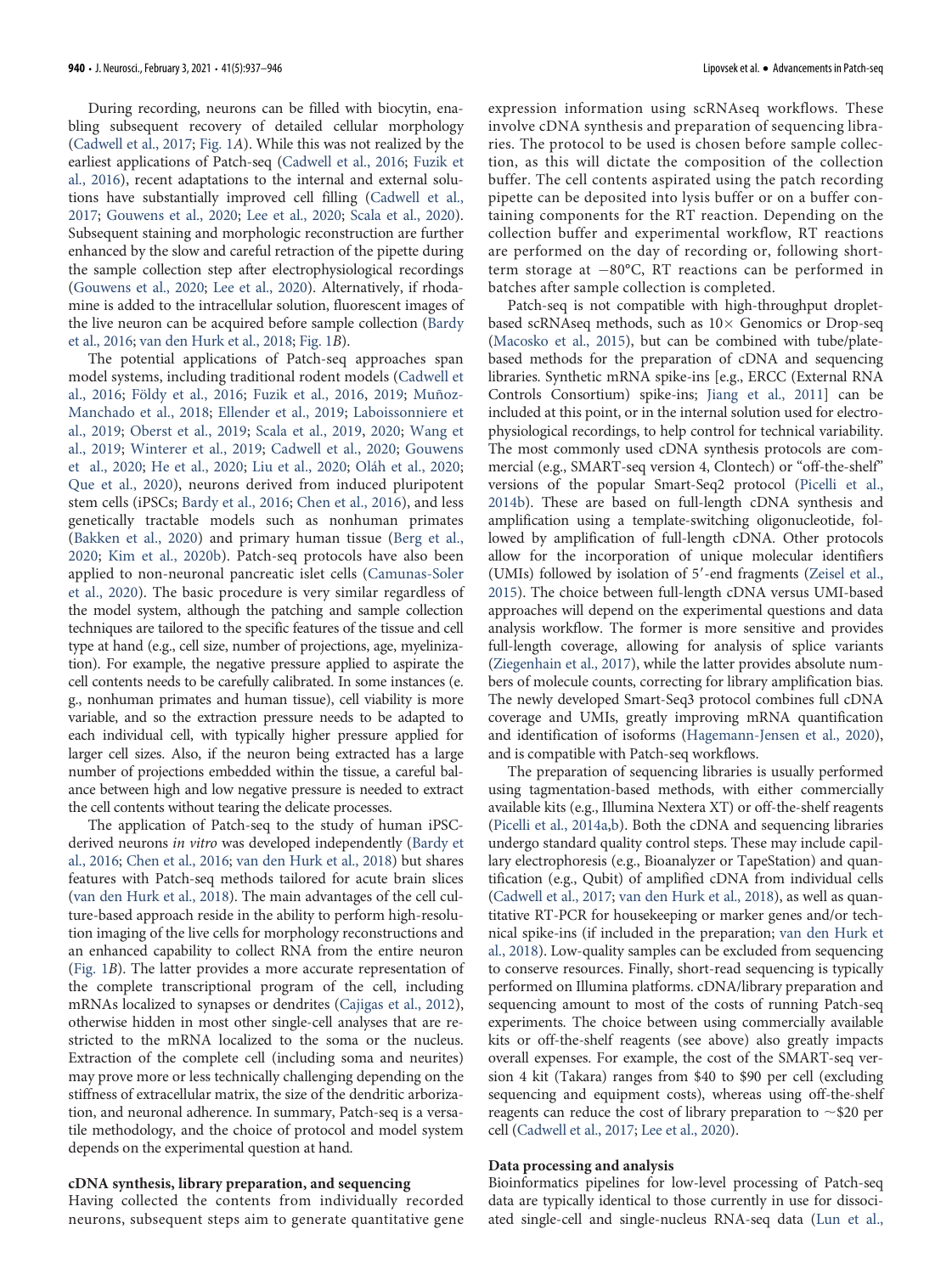[2016;](#page-8-35) [Luecken and Theis, 2019;](#page-8-36) [Vieth et al., 2019\)](#page-9-19). In brief, sequenced reads are first aligned to the reference genome and then quantified, typically at the gene level. In Patch-seq, up to  $\sim$  50% of reads come from unspliced transcripts (presumed to originate from the cell nucleus; [Cadwell et al., 2017;](#page-7-22) [Scala et al.,](#page-8-22) [2020\)](#page-8-22), similar to single-nucleus RNA-seq ([Bakken et al., 2018\)](#page-7-33), and so it can be beneficial to use both exonic and intronic read counts to quantify gene expression [\(Gouwens et al., 2020;](#page-7-23) [Lee et](#page-8-18) [al., 2020;](#page-8-18) [Scala et al., 2020](#page-8-22)).

Following mapping and read quantification, there are a number of sample-level quality metrics that should be considered for Patch-seq. These include standard metrics commonly used for scRNAseq, such as the number of reads and genes detected per cell, the fraction of reads that map to the genome, the proportion of reads aligning to mitochondrial genes and spike-ins (if included), and the distribution of reads across intergenic, exonic, and intronic regions [\(Lun et al., 2016;](#page-8-35) [Luecken and Theis, 2019;](#page-8-36) [Vieth et al., 2019](#page-9-19)). These assessments are especially important when laboratories are in the early stages of implementing Patchseq, as the harvesting and sequencing of degraded mRNA often result in low-quality data. Additional quality control specific to Patch-seq involves quantifying mRNA contamination because of inadvertent sampling of mRNA from off-target sources, such as surrounding cells and neuropil ([Tripathy et al., 2018;](#page-9-20) [Gouwens et al., 2020;](#page-7-23) [Lee et al., 2020](#page-8-18); [Scala et al., 2020](#page-8-22)). Using high-quality dissociation-based scRNAseq as a reference, noticeable glial contamination (e.g., microglial markers) has often been observed in Patch-seq samples obtained from acute brain slices. Computational approaches have been developed for quantifying and addressing the effect of these confounds in the context of downstream analyses ([Tripathy et al., 2018](#page-9-20); [Lee et al.,](#page-8-18) [2020](#page-8-18)).

Data analysis workflows will depend on the specific research questions being asked. When the objective is to study cell types, a common first step is to "map" Patch-seq transcriptomes to an existing transcriptomic reference atlas [\(Scala et al., 2019](#page-8-21), [2020;](#page-8-22) [Cadwell et al., 2020;](#page-7-26) [Gouwens et al., 2020](#page-7-23); [Que et al., 2020\)](#page-8-23). This is a key analysis step for classifying Patch-seq samples, as dissociation-based scRNAseq datasets typically encompass several orders of magnitude more cells and therefore provide more robust transcriptomic identification of cell types. Despite differences in expression profiles between Patch-seq and reference scRNAseq data, accurate mapping is typically possible using correlation-based methods [\(Fuzik et al., 2016](#page-7-19); [Stuart et al.,](#page-9-21) [2019](#page-9-21); [Berg et al., 2020;](#page-7-29) [Gouwens et al., 2020](#page-7-23); [Scala et al., 2020\)](#page-8-22). This allows confident assignment of reference transcriptomic types to each Patch-seq cell and their positioning onto a reduced dimension (tSNE or UMAP) reference visualization [\(Kobak and Berens, 2019\)](#page-8-37). Patch-seq cells with poor or inconsistent mapping to the reference atlas can then be discarded in an additional quality control step ([Gouwens et al., 2020](#page-7-23); [Scala](#page-8-22) [et al., 2020\)](#page-8-22).

Finally, given the multimodal nature of Patch-seq data, there is strong interest in dedicated statistical tools for multimodal data exploration and visualization. Several methods relating gene expression to electrophysiological properties and allowing for low-dimensional visualizations have been developed, based on reduced-rank regression ([Kobak et al., 2018](#page-8-17)), coupled autoencoders [\(Gala et al., 2019\)](#page-7-20), and bottleneck networks ([Bernaerts et](#page-7-21) [al., 2020](#page-7-21)). It remains a challenge to include morphologic data in these statistical frameworks because of lower sample sizes and difficulties with adequately representing neural morphologies as feature vectors.

# Using Patch-seq to address novel biological questions

# The advantages of targeted cell sampling

Though relatively low throughput, the Patch-seq sample collection presents one crucial advantage over standard dissociationbased scRNAseq approaches: the experimenter knows exactly from which cell the transcriptomic sample is being collected [\(Fig.](#page-5-0) [2](#page-5-0)A). This knowledge has been exploited to address multiple questions by pairing transcriptomes with spatial context, morphology, connectivity, and functional phenotypes (to name a few). For example, sample collection using the Patch-seq approach identified correlations between transcriptomes and neuronal position [\(Pfeffer and Beltramo, 2017;](#page-8-24) [Gouwens et al.,](#page-7-23) [2020;](#page-7-23) [Scala et al., 2020\)](#page-8-22), projection pattern, sensory response type ([Pfeffer and Beltramo, 2017\)](#page-8-24), and long-range axonal connectivity [\(Luo et al., 2019](#page-8-26)). The transcriptomes of individual cells identified solely by their functional response properties, such as thermosensitive neurons of the preoptic area of the hypothalamus [\(Wang et al., 2019](#page-9-16)), light-sensitive and insensitive neurons of the visual cortex [\(Liu et al., 2020\)](#page-8-30), and glucose-inhibited/ excited neurons of the ventromedial hypothalamic nucleus ([He](#page-7-27) [et al., 2020\)](#page-7-27) have been contrasted, via Patch-seq, for the first time, revealing new molecular markers and genes involved in differential functional responses.

Targeted Patch-seq experiments also allow studying neurons with a shared developmental lineage. For example, Patch-seq revealed that cortical excitatory neurons derived from a common early progenitor are transcriptomically diverse and no more likely to belong to the same transcriptomic cell type than randomly selected neurons in similar anatomic locations ([Cadwell](#page-7-26) [et al., 2020\)](#page-7-26). However, Patch-seq performed on excitatory neurons derived from different progenitor pools at later developmental stages revealed that apical intermediate progenitors contribute to a transcriptionally distinct layer 2/3 neuronal subtype [\(Ellender et al., 2019](#page-7-24)). Finally, in combination with elegant transplantation experiments, sample collection via Patch-seq identified a prominent role for Wnt signaling in the temporal specification of apical neuronal progenitors [\(Oberst et al., 2019](#page-8-27)).

# A Rosetta stone for integrating multimodal atlases of cell type diversity

The latest and largest scRNAseq studies of the mammalian brain describe hundreds of different transcriptomically defined cell types ([La Manno et al., 2020](#page-8-38); [Yao et al., 2020\)](#page-9-22), identified by clustering analysis. However, for many of these, the morphoelectric identity remains unknown. Patch-seq approaches are bridging this gap by directly profiling morphologic and electrophysiological phenotypes, alongside the transcriptomes, followed by mapping these multimodally defined cells onto comprehensive scRNAseq atlases [\(Fig. 2](#page-5-0)B). The first multimodal Patch-seq studies identified morphoelectrically and transcriptomically distinct neurons in layers 1 and 2 of the cortex [\(Cadwell et al., 2016;](#page-7-16) [Fuzik et al., 2016\)](#page-7-19). The latest multimodal classification efforts have profiled thousands of neurons in the mouse visual and motor cortices, comprising the majority of known transcriptomically defined cell types [\(Gouwens](#page-7-23) [et al., 2020;](#page-7-23) [Lee et al., 2020;](#page-8-18) [Scala et al., 2020;](#page-8-22) [Table 1](#page-2-0)).

The identification of distinct cell types is not always straightforward. In the striatum, transcriptomic classification of spiny projection neurons identified continuous as well as discrete variation between cell types [\(Gokce et al., 2016](#page-7-5); [Stanley et al., 2020\)](#page-9-5). Application of Patch-seq to striatum interneurons uncovered a continuum of transcriptomic gradients that correlate with a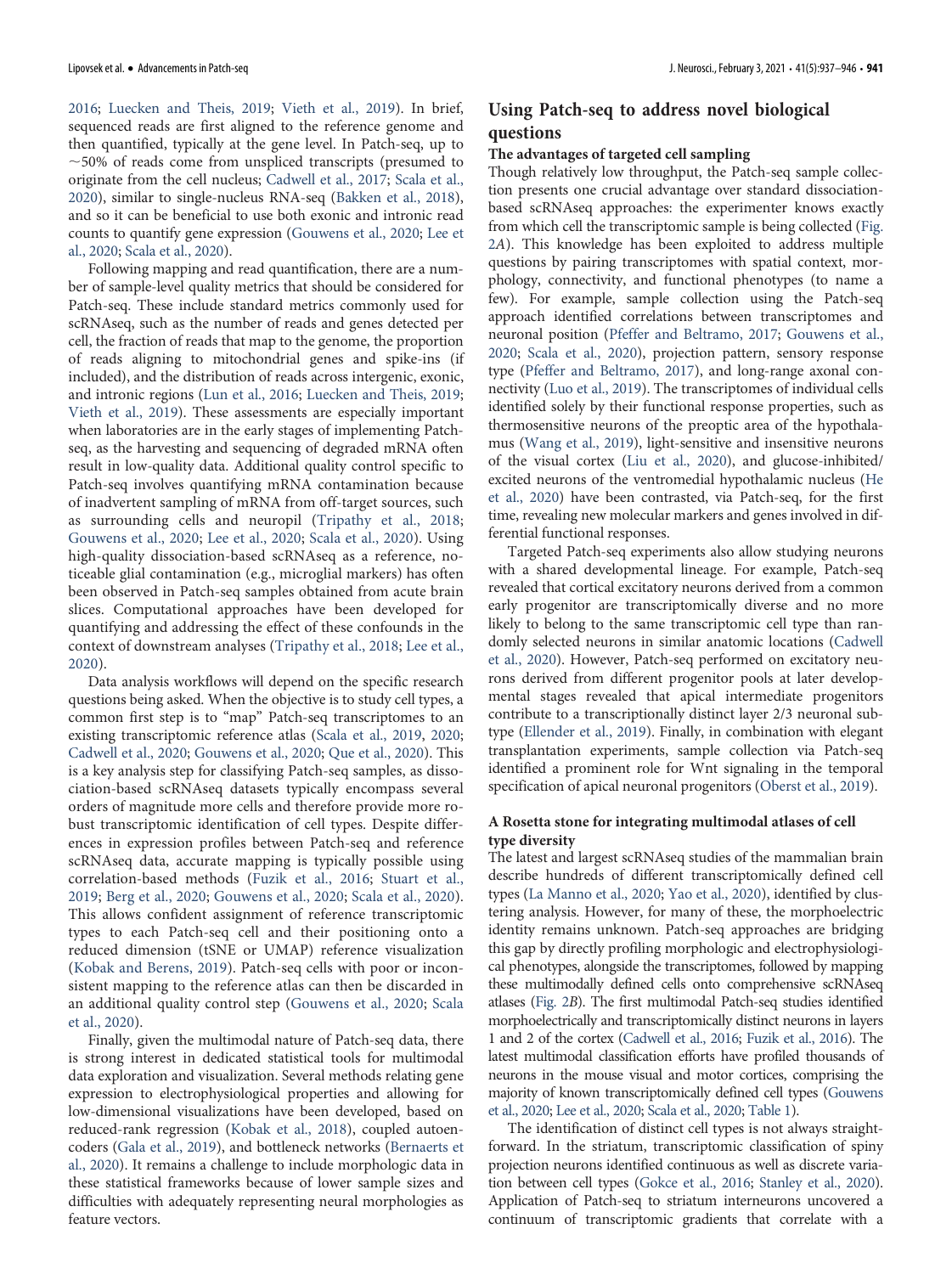continuum of electrophysiological phenotypes [\(Muñoz-Manchado et al., 2018](#page-8-25)), indicating that graded phenotypes may be a defining feature of neuronal diversity, at least in the striatum. In the hippocampus, Patch-seq of morphologically distinct parvalbumin-positive interneurons found them to be biophysically and transcriptionally homogeneous, but identified a developmental change in transcriptomic state that is characterized by the unexpected onset of hemoglobin expression [\(Que et al., 2020\)](#page-8-23). Further exploiting the potential of Patchseq data, multimodal analysis refined the classification of layer 4 interneurons of the mouse visual and somatosensory cortex, suggesting that transcriptomically similar neurons can differ in terms of morphology and electrophysiology, depending on their cortical area ([Scala et al., 2019\)](#page-8-21).

The picture emerging from cross-modality studies is that no single feature is sufficient to unequivocally identify cell types. A study in the motor cortex suggested that, while broad families of transcriptomic cell types have distinct and essentially nonoverlapping morphoelectric phenotypes, closely related transcriptomic cell types are not well separated in the

morphoelectric space [\(Scala et al., 2020](#page-8-22)). Also, corticocortical projection neurons of the visual cortex, identified as a single transcriptomically defined cell cluster, correspond to distinct cell types, defined by their anatomic projections and connectivity patterns [\(Kim et al., 2020a](#page-8-39)). Finally, continuous variation of morphologic, electrophysiological, and/or transcriptomic features between related cell types can limit the ability to predict one from the other, although using more than one modality can enhance prediction ([Gouwens et al., 2020\)](#page-7-23). The examples discussed above highlight the requirement for multimodal profiling to better determine cell identity and have crucial implications for the conceptual and empirical definitions of cell types, subtypes, and states [\(Zeng and Sanes, 2017\)](#page-9-8).

# Uncovering the molecular basis of morphologic and functional diversity

The unbiased nature of single-cell transcriptomics makes Patchseq ideal for generating novel hypotheses about the molecular underpinnings of morphologic and functional diversity. By targeting recordings to previously known functionally distinct cell types, the transcriptomic basis of such differences can now be potentially elucidated using Patch-seq [\(Wang et al., 2019;](#page-9-16) [He et](#page-7-27) [al., 2020](#page-7-27); [Liu et al., 2020](#page-8-30)). The predictive power of the Patch-seq approach to reveal features of neuronal function within local circuitry was illustrated in  $CCK^+$  interneurons. Here, transcriptomic data identified differential expression of  $5-HT<sub>3</sub>$  receptor subunits between interneuron types. At the functional level, this resulted in differential responses to serotonin and the further demonstration that, in interneurons that lack  $5-HT<sub>3</sub>$  receptors mRNA, responses to serotonin are driven by gap junction coupling to neighboring cells ([Fuzik et al., 2016](#page-7-19)). Similarly, Patchseq identified novel differentially expressed genes including cell adhesion and synaptic regulatory molecules, that may underlie



<span id="page-5-0"></span>Figure 2. Diagrams of typical analytic workflows for Patch-seq experiments. A, Patch-seq allows the direct targeting of identified cells of interest (e.g., genetically labeled, retrogradely labeled by targeting the projection site or by their unique responses to a stimulus). B, The gene expression profile of Patch-seq samples can be used to map cells onto a reference scRNAseq dataset, thus assigning a multimodal phenotype to transcriptomically identified cell clusters. C, Multimodal Patchseq data can be used to train a machine learning algorithm that can be used to predict the functional state of cells collected in independent scRNAseq datasets. D, Patch-seq data can be used to identify gene expression patterns that correlate with morphoelectric properties and other phenotypes.

differences in the connectivity of distinct subtypes of layer 1 interneurons ([Cadwell et al., 2016\)](#page-7-16).

Multimodal experiments have identified cell types with distinct functional or morphologic features that show highly similar transcriptomic profiles ([Scala et al., 2019;](#page-8-21) [Que et al., 2020](#page-8-23); [Kim et al.,](#page-8-39) [2020a\)](#page-8-39). In-depth analysis of one such example in the rat hippocampus found that  $CCK^+$  interneurons of the CA3 area that display different excitability properties express distinct isoforms of voltage-gated potassium channel auxiliary subunits [\(Oláh et al.,](#page-8-31) [2020\)](#page-8-31). This demonstrates that subtle differences in transcriptomic profile can have profound consequences for neuronal function.

The potential for Patch-seq to predict functional states has also been demonstrated in human iPSC-derived neuronal cultures [\(Bardy et al., 2016](#page-7-15)). Such cultures often comprise neuronal populations of heterogeneous electrophysiological states or neurodevelopmental maturity. Applied to a Patch-seq dataset of iPSC-derived neurons, a machine-learning classifier efficiently predicted the electrophysiological state of individual neurons from their transcriptional profile ([Fig. 2](#page-5-0)C). Once trained on Patch-seq data, such a classifier was applied to thousands of neurons profiled by high-throughput scRNAseq, allowing the study of functional heterogeneity in iPSC-derived cultures [\(Bardy et](#page-7-15) [al., 2016\)](#page-7-15). Similar machine learning approaches for predicting aspects of neuronal physiology from genome-wide gene expression have also been implemented on layer 1 cortical interneurons [\(Cadwell et al., 2016\)](#page-7-16). Patch-seq can further be used to identify specific genes whose expression correlates strongly with electrophysiological properties [\(Fig. 2](#page-5-0)D). For example, mRNA level of *Kcna1*, which codes for subunits of the  $K_v1.1$  voltage-gated potassium channel, correlates strongly with cell-to-cell variability in action potential width among inhibitory cell types in the hippocampus and striatum [\(Bomkamp et al., 2019](#page-7-34)).

Finally, Patch-seq methods are not restricted to neurons. An extensive study of human pancreas samples combined electrophysiological measurements of exocytosis and channel activity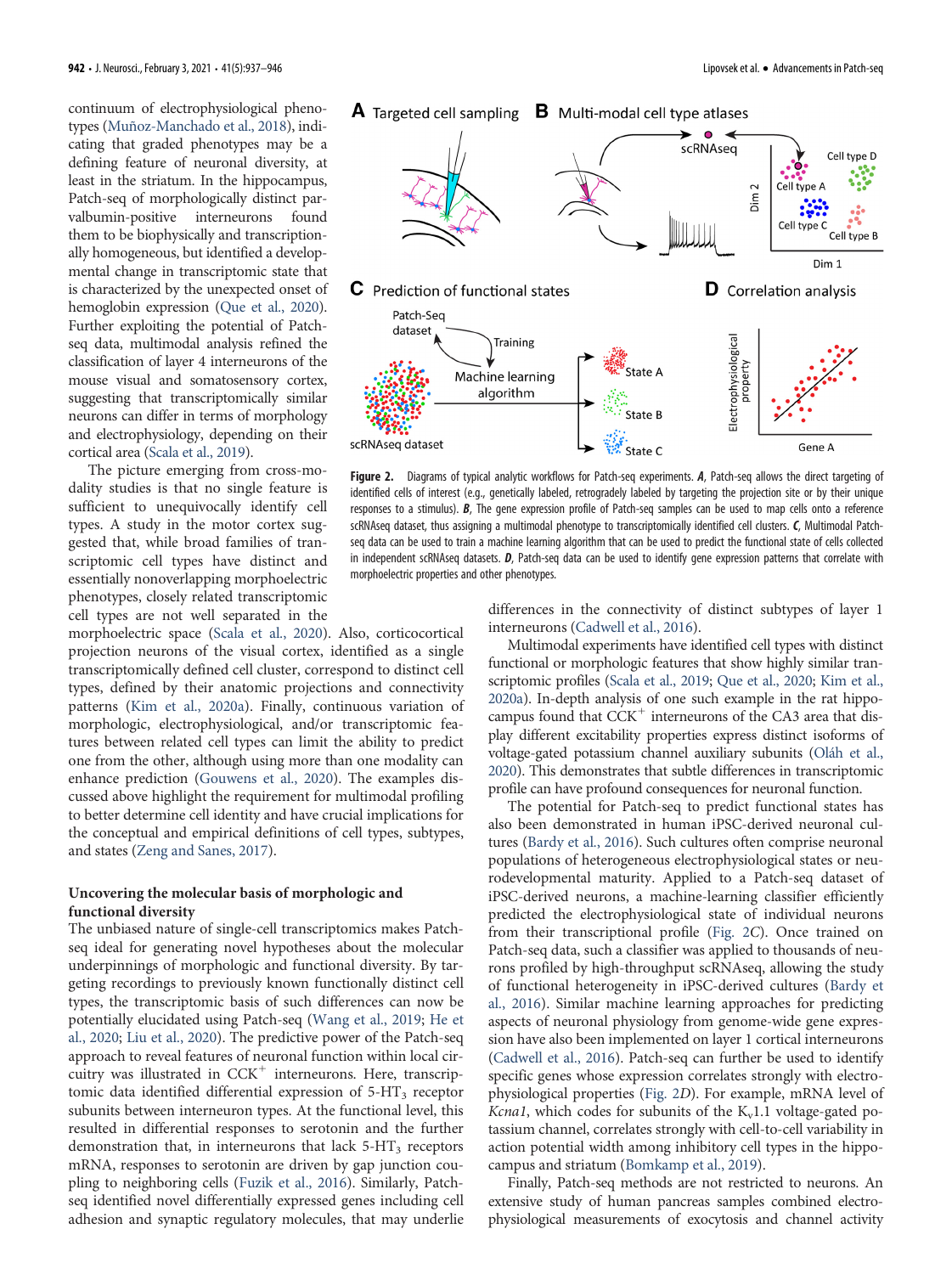with scRNAseq of pancreatic  $\beta$ -cells [\(Camunas-Soler et al., 2020\)](#page-7-28). Subsequent analyses of cell function and gene expression networks identified a gene set associated with functional heterogeneity that can be used to predict endocrine physiology. The authors go further to demonstrate that Patch-seq can be used to study cryopreserved tissue [\(Camunas-Soler et al., 2020](#page-7-28)). The application of these novel approaches to patient samples holds great promise for future research and therapeutic avenues for the treatment of diabetes.

#### Outstanding questions and future directions

Patch-seq is a multimodal approach that can simultaneously profile multiple aspects of neuronal biology, namely their transcriptome, electrophysiological properties, anatomic location, and morphology. As such, it holds immense potential to address a multitude of outstanding questions in neuroscience. Approaches using Patch-seq have already made significant contributions to the identification of cell types and subtypes [\(Muñoz-Manchado](#page-8-25) [et al., 2018;](#page-8-25) [Gouwens et al., 2020;](#page-7-23) [Scala et al., 2020](#page-8-22)), providing an essential backdrop for current and future neuroscience research.

The Patch-seq methodology presents three significant challenges. First, it is relatively low throughput, as the number of cells that can be profiled in a given experiment is governed by the practical considerations of patch-clamp electrophysiology (as opposed to the high throughput of droplet-based scRNAseq), made more cumbersome by the specific requirements of Patchseq sample collection. Second, Patch-seq is a laborious technique to learn and master. However, recent protocol improvements have substantially improved the success rates of critical mRNA sample collection and morphology recovery steps ([Cadwell et al.,](#page-7-22) [2017;](#page-7-22) [Gouwens et al., 2020](#page-7-23); [Lee et al., 2020](#page-8-18); [Lipovsek et al., 2020;](#page-8-19) [Scala et al., 2020\)](#page-8-22). Last, Patch-seq requires interdisciplinarity, as it yields multiple types of data, each calling for their own skillset to analyze and interpret. Higher-throughput methods can individually profile the modalities targeted by Patch-seq. Using dedicated data analysis tools, these can be combined post hoc to start exploring their relationships ([Tripathy et al., 2017](#page-9-23); [Butler et al.,](#page-7-35) [2018\)](#page-7-35). However, Patch-seq is unique in the sense that all data modalities are acquired from each individual cell simultaneously, providing unique and integrative opportunities for cross-modal data exploration.

Overall, Patch-seq is a versatile methodology and can be applied to any sample suitable for patch-clamp experiments. Decades of electrophysiological research provide virtually endless tried experimental model systems. Going beyond traditional acute mouse or rat brain slices, Patch-seq has already been implemented on neurosurgically resected human tissues to identify increased glutamatergic neuron diversity in the human cortex ([Berg et al., 2020\)](#page-7-29) and in a comparative study of mouse, marmoset, and human motor cortex ([Bakken et al., 2018](#page-7-33)).

Improvement, refinement, and modifications of patch-clamp recordings and sequencing methodologies will undoubtedly extend the reach of Patch-seq methods. To date, Patch-seq has already been applied to in vivo recordings [\(Cadwell et al., 2016;](#page-7-16) [Pfeffer and Beltramo, 2017;](#page-8-24) [Liu et al., 2020\)](#page-8-30), thus opening up the opportunity to co-opt invaluable experimental paradigms (e.g., learning and memory, sensory processing, and motor control) into multimodal workflows to ultimately study the relationships between gene expression and behavior. Furthermore, incorporating additional steps after sample collection to separate the mRNA from the rest of the cell contents (e.g., G&T protocol for simultaneous genome and transcriptome profiling; [Macaulay et](#page-8-40) [al., 2016](#page-8-40); [Lipovsek et al., 2020](#page-8-19)) could provide the opportunity to

study additional modalities. For example, chromatin accessibility or DNA methylation patterns can be profiled on the genomic DNA [\(Smallwood et al., 2014](#page-9-24); [Buenrostro et al., 2015](#page-7-36)) to investigate the epigenomic correlates of functional phenotypes, and advances in single-cell proteomics will enable assaying protein abundance levels [\(Labib and Kelley, 2020\)](#page-8-41). Finally, Patch-seq could be combined with CRISPR-based gene expression perturbation experiments [\(Gomez et al., 2019\)](#page-7-37) to simultaneously study the transcriptomic and functional effects of specific mutations at the single-cell level.

Future experimental questions will undoubtedly drive protocol innovations. Placed at the intersection between the functional and molecular domains, Patch-seq approaches are ideally suited to explore open questions on cell state dynamics. For a defined cell type, how is the functional state affected by external input? Which are the key genes that define a functional state? How does a change in functional state relate to changes in transcriptomic state? Addressing these questions will contribute to identifying the molecular players shaping the landscape of possible states a given cell can adopt during development, aging, and disease [\(Trapnell, 2015](#page-9-25)).

A yet untapped area of investigation for Patch-seq are the transcriptomic mechanisms of synapse function and plasticity. These experiments would require improvements in both recording conditions and scRNAseq methods to mitigate the effects on mRNA stability of extended recording periods and to capture transcriptomic changes related to mRNA transport and localization. Additionally, Patch-seq approaches can be a starting point for studying circuit assembly. For example, a description of a cell type-specific code of synaptic and cell adhesion molecules and its relationship with a functional phenotype could be used to predict circuit connectivity from single cell-level transcriptomic data [\(Földy et al., 2016\)](#page-7-18). With the expansion of Patch-seq datasets, this approach can first be validated on known connected neurons and subsequently exploited to predict hitherto unknown connections. Finally, multi-Patch-seq experiments, in which pairs (or groups) of neurons are simultaneously recorded to determine their connectivity and subsequently collected for sequencing, would allow a direct correlation between gene expression and connectivity of transcriptomically and morphoelectrically defined neurons.

Another exciting area of investigation is using Patch-seq to disentangle the causality between molecules and function. For example, while many genes might appear correlated with a quantitative functional feature, such as an electrophysiological property ([Cadwell et al., 2016;](#page-7-16) [Földy et al., 2016\)](#page-7-18), pinpointing which of these genes is likely to drive the causal relationship is a major goal of multimodal experimental approaches [\(Tripathy et al.,](#page-9-23) [2017;](#page-9-23) [Bomkamp et al., 2019\)](#page-7-34). Addressing these questions will require further experimental manipulations alongside the development of new data analysis frameworks to distill understanding from complex multimodal datasets.

Overall, multimodal approaches to study cell types and function are becoming the norm, as new experimental and analytical tools are developed, allowing the exploration of long-standing and novel questions in neuroscience. Many of these approaches are focused on increasing the experimental throughput, aiming at profiling the highest number of cells possible. In parallel, lower-throughput approaches that are tailored to addressing specific questions can be equally or more powerful. Though Patchseq is a laborious approach, by directly interrogating the connections between organizational levels it is already proving invaluable for advancing our understanding of neuronal function.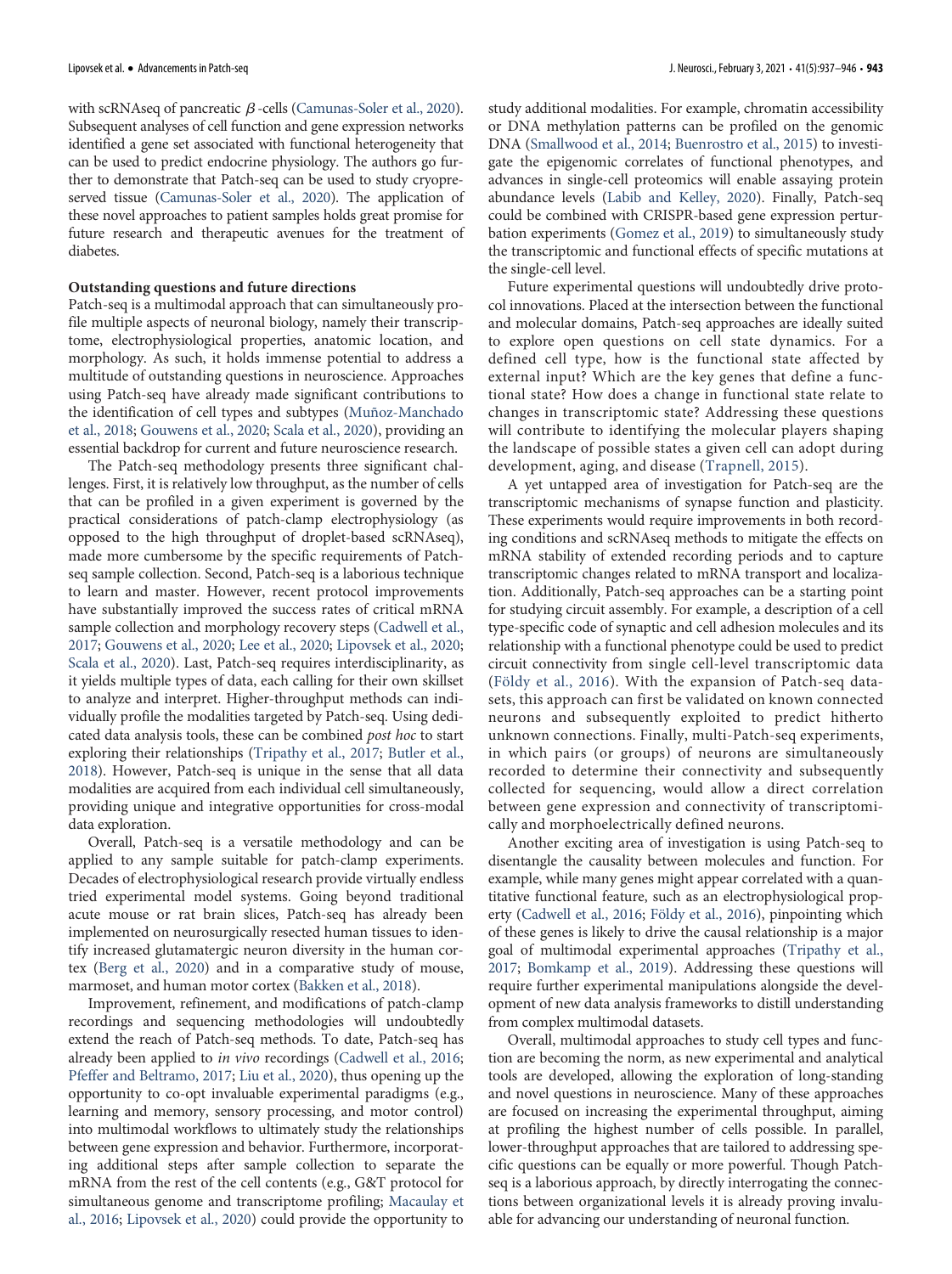# References

- <span id="page-7-33"></span>Bakken TE, Hodge RD, Miller JA, Yao Z, Nguyen TN, Aevermann B, Barkan E, Bertagnolli D, Casper T, Dee N, Garren E, Goldy J, Graybuck LT, Kroll M, Lasken RS, Lathia K, Parry S, Rimorin C, Scheuermann RH, Schork NJ, et al. (2018) Single-nucleus and single-cell transcriptomes compared in matched cortical cell types. PLoS One 13:e0209648.
- <span id="page-7-30"></span>Bakken TE, Jorstad NL, Hu Q, Lake BB, Tian W, Kalmbach BE, Crow M, Hodge RD, Krienen FM, Sorensen SA, Eggermont J, Yao Z, Aevermann BD, Aldridge AI, Bartlett A, Bertagnolli D, Casper T, Castanon RG, Crichton K, Daigl TL, et al. (2020) Evolution of cellular diversity in primary motor cortex of human, marmoset monkey, and mouse. bioRxiv 016972. doi: https://doi.org/10.1101/2020.03.31.016972.
- <span id="page-7-15"></span>Bardy C, van den Hurk M, Kakaradov B, Erwin JA, Jaeger BN, Hernandez RV, Eames T, Paucar AA, Gorris M, Marchand C, Jappelli R, Barron J, Bryant AK, Kellogg M, Lasken RS, Rutten BPF, Steinbusch HWM, Yeo GW, Gage FH (2016) Predicting the functional states of human iPSCderived neurons with single-cell RNA-seq and electrophysiology. Mol Psychiatry 21:1573–1588.
- <span id="page-7-29"></span>Berg J, Sorensen SA, Ting JT, Miller JA, Chartrand T, Buchin A, Bakken TE, Budzillo A, Dee N, Ding S-L, Gouwens NW, Hodge RD, Kalmbach B, Lee C, Lee BR, Alfiler L, Baker K, Barkan E, Beller A, Berry K, et al. (2020) Human cortical expansion involves diversification and specialization of supragranular intratelencephalic-projecting neurons. bioRxiv 018820. doi: https://doi.org/10.1101/2020.03.31.018820.
- <span id="page-7-21"></span>Bernaerts Y, Berens P, Kobak D (2020) Sparse bottleneck networks for exploratory analysis and visualization of neural Patch-seq data. arXiv:2006.10411.
- <span id="page-7-34"></span>Bomkamp C, Tripathy SJ, Bengtsson Gonzales C, Hjerling-Leffler J, Craig AM, Pavlidis P (2019) Transcriptomic correlates of electrophysiological and morphological diversity within and across excitatory and inhibitory neuron classes. PLoS Comput Biol 15:e1007113.
- <span id="page-7-36"></span>Buenrostro JD, Wu B, Litzenburger UM, Ruff D, Gonzales ML, Snyder MP, Chang HY, Greenleaf WJ (2015) Single-cell chromatin accessibility reveals principles of regulatory variation. Nature 523:486–490.
- <span id="page-7-35"></span>Butler A, Hoffman P, Smibert P, Papalexi E, Satija R (2018) Integrating single-cell transcriptomic data across different conditions, technologies, and species. Nat Biotechnol 36:411–420.
- <span id="page-7-16"></span>Cadwell CR, Palasantza A, Jiang X, Berens P, Deng Q, Yilmaz M, Reimer J, Shen S, Bethge M, Tolias KF, Sandberg R, Tolias AS (2016) Electrophysiological, transcriptomic and morphologic profiling of single neurons using Patch-seq. Nat Biotechnol 34:199–203.
- <span id="page-7-22"></span>Cadwell CR, Scala F, Li S, Livrizzi G, Shen S, Sandberg R, Jiang X, Tolias AS (2017) Multimodal profiling of single-cell morphology, electrophysiology, and gene expression using Patch-seq. Nat Protoc 12:2531–2553.
- <span id="page-7-26"></span>Cadwell CR, Scala F, Fahey PG, Kobak D, Mulherkar S, Sinz FH, Papadopoulos S, Tan ZH, Johnsson P, Hartmanis L, Li S, Cotton RJ, Tolias KF, Sandberg R, Berens P, Jiang X, Tolias AS (2020) Cell type composition and circuit organization of clonally related excitatory neurons in the juvenile mouse neocortex. Elife 9:e52951.
- <span id="page-7-31"></span>Cajigas IJ, Tushev G, Will TJ, tom Dieck S, Fuerst N, Schuman EM (2012) The local transcriptome in the synaptic neuropil revealed by deep sequencing and high-resolution imaging. Neuron 74:453–466.
- <span id="page-7-28"></span>Camunas-Soler J, Dai X-Q, Hang Y, Bautista A, Lyon J, Suzuki K, Kim SK, Quake SR, MacDonald PE (2020) Patch-seq links single-cell transcriptomes to human islet dysfunction in diabetes. Cell Metab 31:1017–1031.e4.
- <span id="page-7-10"></span>Chen KH, Boettiger AN, Moffitt JR, Wang S, Zhuang X (2015) Spatially resolved, highly multiplexed RNA profiling in single cells. Science 348: aaa6090.
- <span id="page-7-17"></span>Chen X, Zhang K, Zhou L, Gao X, Wang J, Yao Y, He F, Luo Y, Yu Y, Li S, Cheng L, Sun YE (2016) Coupled electrophysiological recording and single cell transcriptome analyses revealed molecular mechanisms underlying neuronal maturation. Protein Cell 7:175–186.
- <span id="page-7-7"></span>Chevée M, Robertson JDJ, Cannon GH, Brown SP, Goff LA (2018) Variation in activity state, axonal projection, and position define the transcriptional identity of individual neocortical projection neurons. Cell Rep 22:441– 455.
- <span id="page-7-14"></span>Chiang LW (1998) Detection of gene expression in single neurons by patchclamp and single-cell reverse transcriptase polymerase chain reaction. J Chromatogr A 806:209–218.
- <span id="page-7-1"></span>De Carlos JA, Borrell J (2007) A historical reflection of the contributions of Cajal and Golgi to the foundations of neuroscience. Brain Res Rev 55:8–16.
- <span id="page-7-13"></span>Eberwine J, Yeh H, Miyashiro K, Cao Y, Nair S, Finnell R, Zettel M, Coleman P (1992) Analysis of gene expression in single live neurons. Proc Natl Acad Sci U S A 89:3010–3014.
- <span id="page-7-24"></span>Ellender TJ, Avery SV, Mahfooz K, Scaber J, von Klemperer A, Nixon SL, Buchan MJ, van Rheede JJ, Gatti A, Waites C, Pavlou HJ, Sims D, Newey SE, Akerman CJ (2019) Embryonic progenitor pools generate diversity in fine-scale excitatory cortical subnetworks. Nat Commun 10:5224.
- <span id="page-7-11"></span>Eng C-HL, Lawson M, Zhu Q, Dries R, Koulena N, Takei Y, Yun J, Cronin C, Karp C, Yuan G-C, Cai L (2019) Transcriptome-scale super-resolved imaging in tissues by RNA seqFISH. Nature 568:235–239.
- <span id="page-7-4"></span>Fishell G, Rudy B (2011) Mechanisms of inhibition within the telencephalon: "where the wild things are". Annu Rev Neurosci 34:535–567.
- <span id="page-7-18"></span>Földy C, Darmanis S, Aoto J, Malenka RC, Quake SR, Südhof TC (2016) Single-cell RNAseq reveals cell adhesion molecule profiles in electrophysiologically defined neurons. Proc Natl Acad Sci U S A 113:E5222– E5231.
- <span id="page-7-19"></span>Fuzik J, Zeisel A, Máté Z, Calvigioni D, Yanagawa Y, Szabó G, Linnarsson S, Harkany T (2016) Integration of electrophysiological recordings with single-cell RNA-seq data identifies neuronal subtypes. Nat Biotechnol 34:175–183.
- <span id="page-7-25"></span>Fuzik J, Rehman S, Girach F, Miklosi AG, Korchynska S, Arque G, Romanov RA, Hanics J, Wagner L, Meletis K, Yanagawa Y, Kovacs GG, Alpár A, Hökfelt TGM, Harkany T (2019) Brain-wide genetic mapping identifies the indusium griseum as a prenatal target of pharmacologically unrelated psychostimulants. Proc Natl Acad Sci U S A 116:25958–25967.
- <span id="page-7-20"></span>Gala R, Gouwens N, Yao Z, Budzillo A, Penn O, Tasic B, Murphy G, Zeng H, Sümbül U (2019) A coupled autoencoder approach for multi-modal analysis of cell types. In: Advances in Neural Information Processing Systems 32 (Wallach H, Larochelle H, Beygelzimer A, Alché-Buc F, Fox E, Garnett R, eds), pp 9267–9276. Red Hook, NY: Curran Associates.
- <span id="page-7-5"></span>Gokce O, Stanley GM, Treutlein B, Neff NF, Camp JG, Malenka RC, Rothwell PE, Fuccillo MV, Südhof TC, Quake SR (2016) Cellular taxonomy of the mouse striatum as revealed by single-cell RNA-Seq. Cell Rep 16:1126–1137.
- <span id="page-7-0"></span>Golgi C (1873) Sulla struttura della sostanza grigia del cervelo. Gazzetta Medica Italiana Lombardia 33:244–246.
- <span id="page-7-37"></span>Gomez JA, Beitnere U, Segal DJ (2019) Live-animal epigenome editing: convergence of novel techniques. Trends Genet 35:527–541.
- <span id="page-7-12"></span>Gouwens NW, Sorensen SA, Berg J, Lee C, Jarsky T, Ting J, Sunkin SM, Feng D, Anastassiou CA, Barkan E, Bickley K, Blesie N, Braun T, Brouner K, Budzillo A, Caldejon S, Casper T, Castelli D, Chong P, Crichton K, et al. (2019) Classification of electrophysiological and morphological neuron types in the mouse visual cortex. Nat Neurosci 22:1182–1195.
- <span id="page-7-23"></span>Gouwens NW, Sorensen SA, Baftizadeh F, Budzillo A, Lee BR, Jarsky T, Alfiler L, Baker K, Barkan E, Berry K, Bertagnolli D, Bickley K, Bomben J, Braun T, Brouner K, Casper T, Crichton K, Daigle TL, Dalley R, de Frates RA, et al. (2020) Integrated morphoelectric and transcriptomic classification of cortical GABAergic cells. Cell 183:935–953.e19.
- <span id="page-7-6"></span>Habib N, Li Y, Heidenreich M, Swiech L, Avraham-Davidi I, Trombetta JJ, Hession C, Zhang F, Regev A (2016) Div-Seq: single-nucleus RNA-Seq reveals dynamics of rare adult newborn neurons. Science 353:925–928.
- <span id="page-7-32"></span>Hagemann-Jensen M, Ziegenhain C, Chen P, Ramsköld D, Hendriks G-J, Larsson AJM, Faridani OR, Sandberg R (2020) Single-cell RNA counting at allele and isoform resolution using Smart-seq3. Nat Biotechnol 38:708–714.
- <span id="page-7-27"></span>He Y, Xu P, Wang C, Xia Y, Yu M, Yang Y, Yu K, Cai X, Qu N, Saito K, Wang J, Hyseni I, Robertson M, Piyarathna B, Gao M, Khan SA, Liu F, Chen R, Coarfa C, Zhao Z, et al. (2020) Estrogen receptor- $\alpha$  expressing neurons in the ventrolateral VMH regulate glucose balance. Nat Commun 11:2165.
- <span id="page-7-2"></span>Hodgkin AL, Huxley AF (1952) A quantitative description of membrane current and its application to conduction and excitation in nerve. J Physiol 117:500–544.
- <span id="page-7-8"></span>Hrvatin S, Hochbaum DR, Nagy MA, Cicconet M, Robertson K, Cheadle L, Zilionis R, Ratner A, Borges-Monroy R, Klein AM, Sabatini BL, Greenberg ME (2018) Single-cell analysis of experience-dependent transcriptomic states in the mouse visual cortex. Nat Neurosci 21:120–129.
- <span id="page-7-3"></span>Hubel DH, Wiesel TN (1959) Receptive fields of single neurones in the cat's striate cortex. J Physiol 148:574–591.
- <span id="page-7-9"></span>Jaeger BN, Linker SB, Parylak SL, Barron JJ, Gallina IS, Saavedra CD, Fitzpatrick C, Lim CK, Schafer ST, Lacar B, Jessberger S, Gage FH (2018)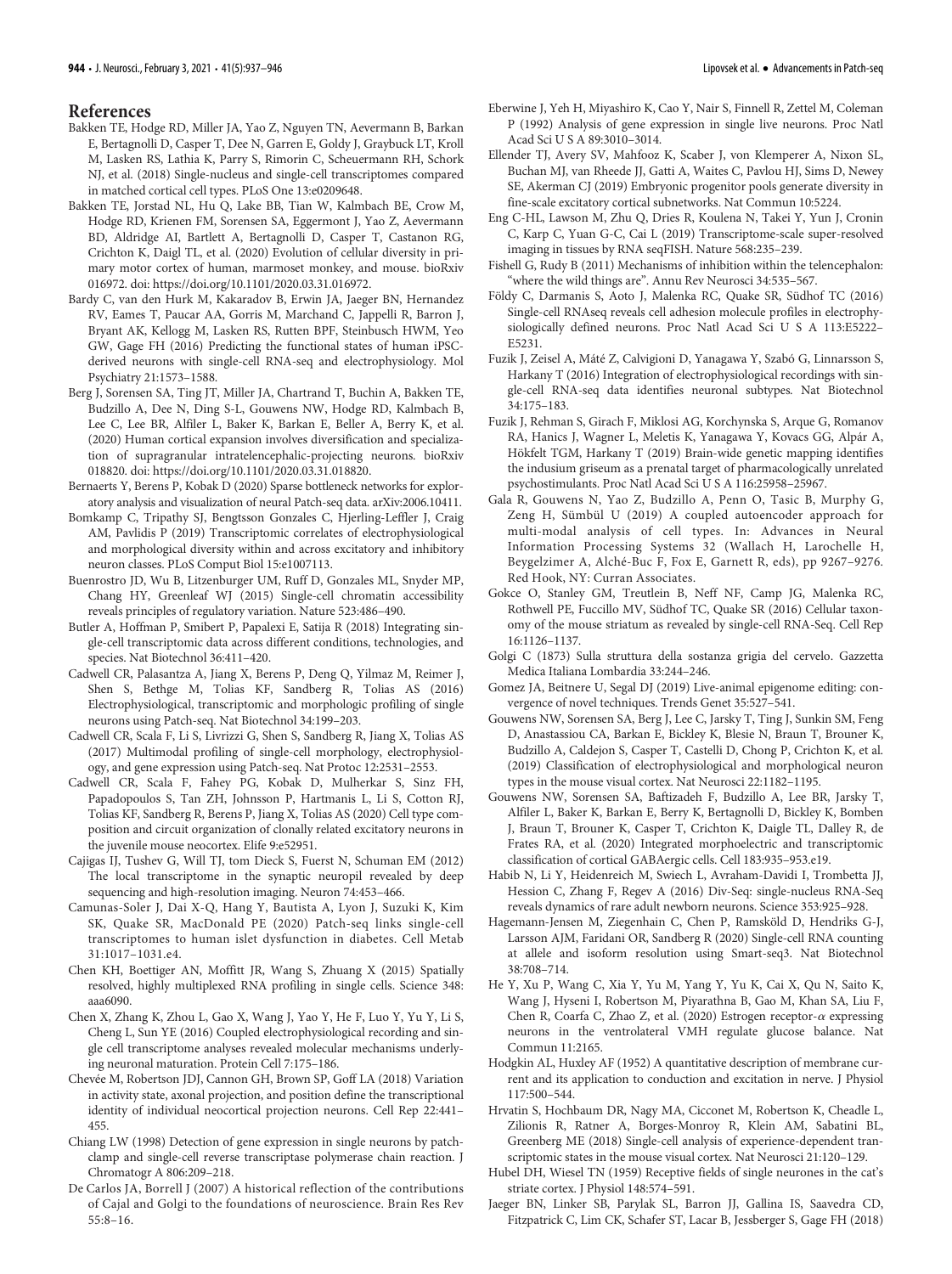A novel environment-evoked transcriptional signature predicts reactivity in single dentate granule neurons. Nat Commun 9:3084.

- <span id="page-8-33"></span>Jiang L, Schlesinger F, Davis CA, Zhang Y, Li R, Salit M, Gingeras TR, Oliver B (2011) Synthetic spike-in standards for RNA-seq experiments. Genome Res 21:1543–1551.
- <span id="page-8-11"></span>Jiang X, Shen S, Cadwell CR, Berens P, Sinz F, Ecker AS, Patel S, Tolias AS (2015) Principles of connectivity among morphologically defined cell types in adult neocortex. Science 350:aac9462.
- <span id="page-8-5"></span>Kee N, Volakakis N, Kirkeby A, Dahl L, Storvall H, Nolbrant S, Lahti L, Björklund ÅK, Gillberg L, Joodmardi E, Sandberg R, Parmar M, Perlmann T (2017) Single-cell analysis reveals a close relationship between differentiating dopamine and subthalamic nucleus neuronal lineages. Cell Stem Cell 20:29–40.
- <span id="page-8-39"></span>Kim EJ, Zhang Z, Huang L, Ito-Cole T, Jacobs MW, Juavinett AL, Senturk G, Hu M, Ku M, Ecker JR, Callaway EM (2020a) Extraction of distinct neuronal cell types from within a genetically continuous population. Neuron 107:274–282.e6.
- <span id="page-8-29"></span>Kim JMH, Camarena A, Walker C, Lin MY, Wolseley V, Souaiaia T, Thornton M, Grubbs B, Chow RH, Evgrafov OV, Knowles JA (2020b) Robust RNA-Seq of aRNA-amplified single cell material collected by patch clamp. Sci Rep 10:1979.
- <span id="page-8-37"></span>Kobak D, Berens P (2019) The art of using t-SNE for single-cell transcriptomics. Nat Commun 10:5416.
- <span id="page-8-17"></span>Kobak D, Bernaerts Y, Weis MA, Scala F, Tolias A, Berens P (2018) Sparse reduced-rank regression for exploratory visualization of paired multivariate datasets. bioRxiv 302208. doi: https://doi.org/10.1101/302208.
- <span id="page-8-41"></span>Labib M, Kelley SO (2020) Single-cell analysis targeting the proteome. Nat Rev Chem 4:143–158.
- <span id="page-8-28"></span>Laboissonniere LA, Goetz JJ, Martin GM, Bi R, Lund TJS, Ellson L, Lynch MR, Mooney B, Wickham H, Liu P, Schwartz GW, Trimarchi JM (2019) Molecular signatures of retinal ganglion cells revealed through single cell profiling. Sci Rep 9:15778.
- <span id="page-8-38"></span>La Manno G, Siletti G, Furlan K, Gyllborg A, Vinsland D, Langseth CM E, Khven I, Johnsson A, Nilsson M, Lönnerberg P, Linnarsson S (2020) Molecular architecture of the developing mouse brain. bioRxiv 184051. doi: https://doi.org/10.1101/2020.07.02.184051.
- <span id="page-8-13"></span>Lambolez B, Audinat E, Bochet P, Crépel F, Rossier J (1992) AMPA receptor subunits expressed by single purkinje cells. Neuron 9:247–258.
- <span id="page-8-18"></span>Lee BR, Budzillo A, Hadley K, Miller JA, Jarsky T, Baker K, Hill D, Kim L, Mann R, Ng L, Oldre A, Rajanbabu R, Trinh J, Braun T, Dalley R, Gouwens NW, Kalmbach BE, et al. (2020) Scaled high fidelity electrophysiological, morphological, and transcriptomic cell characterization. bioRxiv 369082. doi: https://doi.org/10.1101/2020.11.04.369082.
- <span id="page-8-19"></span>Lipovsek M, Browne L, Grubb MS (2020) Protocol for Patch-seq of small interneurons. STAR Protoc 100146.
- <span id="page-8-30"></span>Liu J, Wang M, Sun L, Pan NC, Zhang C, Zhang J, Zuo Z, He S, Wu Q, Wang X (2020) Integrative analysis of in vivo recording with single-cell RNA-seq data reveals molecular properties of light-sensitive neurons in mouse V1. Protein Cell 11:417–432.
- <span id="page-8-36"></span>Luecken MD, Theis FJ (2019) Current best practices in single-cell RNA-seq analysis: a tutorial. Mol Syst Biol 15:e8746.
- <span id="page-8-35"></span>Lun ATL, McCarthy DJ, Marioni JC (2016) A step-by-step workflow for lowlevel analysis of single-cell RNA-seq data with Bioconductor. F1000Res 5:2122.
- <span id="page-8-26"></span>Luo X, Muñoz-Pino E, Francavilla R, Vallée M, Droit A, Topolnik L (2019) Transcriptomic profile of the subiculum-projecting VIP GABAergic neurons in the mouse CA1 hippocampus. Brain Struct Funct 224:2269–2280.
- <span id="page-8-40"></span>Macaulay IC, Teng MJ, Haerty W, Kumar P, Ponting CP, Voet T (2016) Separation and parallel sequencing of the genomes and transcriptomes of single cells using G&T-seq. Nat Protoc 11:2081–2103.
- <span id="page-8-32"></span>Macosko EZ, Basu A, Satija R, Nemesh J, Shekhar K, Goldman M, Tirosh I, Bialas AR, Kamitaki N, Martersteck EM, Trombetta JJ, Weitz DA, Sanes JR, Shalek AK, Regev A, McCarroll SA (2015) Highly parallel genomewide expression profiling of individual cells using nanoliter droplets. Cell 161:1202–1214.
- <span id="page-8-20"></span>Mahfooz K, Ellender TJ (2021) Combining whole-cell patch-clamp recordings with single-cell RNA sequencing. In: Patch clamp electrophysiology (Dallas M, Bell D, eds), pp 179–189. New York: Springer US.
- <span id="page-8-12"></span>Markram H, Muller E, Ramaswamy S, Reimann MW, Abdellah M, Sanchez CA, Ailamaki A, Alonso-Nanclares L, Antille N, Arsever S, Kahou GAA, Berger TK, Bilgili A, Buncic N, Chalimourda A, Chindemi G, Courcol J-

D, Delalondre F, Delattre V, Druckmann S, et al. (2015) Reconstruction and simulation of neocortical microcircuitry. Cell 163:456–492.

- <span id="page-8-7"></span>Mi D, Li Z, Lim L, Li M, Moissidis M, Yang Y, Gao T, Hu TX, Pratt T, Price DJ, Sestan N, Marín O (2018) Early emergence of cortical interneuron diversity in the mouse embryo. Science 360:81–85.
- <span id="page-8-25"></span>Muñoz-Manchado AB, Bengtsson Gonzales C, Zeisel A, Munguba H, Bekkouche B, Skene NG, Lönnerberg P, Ryge J, Harris KD, Linnarsson S, Hjerling-Leffler J (2018) Diversity of interneurons in the dorsal striatum revealed by single-cell RNA sequencing and PatchSeq. Cell Rep 24:2179– 2190.e7.
- <span id="page-8-1"></span>Neher E, Sakmann B (1976) Single-channel currents recorded from membrane of denervated frog muscle fibres. Nature 260:799–802.
- <span id="page-8-6"></span>Nowakowski TJ, Bhaduri A, Pollen AA, Alvarado B, Mostajo-Radji MA, Di Lullo E, Haeussler M, Sandoval-Espinosa C, Liu SJ, Velmeshev D, Ounadjela JR, Shuga J, Wang X, Lim DA, West JA, Leyrat AA, Kent WJ, Kriegstein AR (2017) Spatiotemporal gene expression trajectories reveal developmental hierarchies of the human cortex. Science 358:1318–1323.
- <span id="page-8-27"></span>Oberst P, Fièvre S, Baumann N, Concetti C, Bartolini G, Jabaudon D (2019) Temporal plasticity of apical progenitors in the developing mouse neocortex. Nature 573:370–374.
- <span id="page-8-3"></span>Okaty BW, Miller MN, Sugino K, Hempel CM, Nelson SB (2009) Transcriptional and electrophysiological maturation of neocortical fastspiking GABAergic interneurons. J Neurosci 29:7040–7052.
- <span id="page-8-4"></span>Okaty BW, Sugino K, Nelson SB (2011) Cell type-specific transcriptomics in the brain. J Neurosci 31:6939–6943.
- <span id="page-8-31"></span>Oláh VJ, Lukacsovich D, Winterer J, Arszovszki A, Lőrincz A, Nusser Z, Földy C, Szabadics J (2020) Functional specification of CCK+ interneurons by alternative isoforms of Kv4.3 auxiliary subunits. Elife 9:e58515.
- <span id="page-8-24"></span>Pfeffer CK, Beltramo R (2017) Correlating anatomy and function with gene expression in individual neurons by combining in vivo labeling, patch clamp, and single cell RNA-seq. Front Cell Neurosci 11:376.
- <span id="page-8-14"></span>Pfeffer CK, Xue M, He M, Huang ZJ, Scanziani M (2013) Inhibition of inhibition in visual cortex: the logic of connections between molecularly distinct interneurons. Nat Neurosci 16:1068–1076.
- <span id="page-8-34"></span>Picelli S, Björklund ÅK, Reinius B, Sagasser S, Winberg G, Sandberg R (2014a) Tn5 transposase and tagmentation procedures for massively scaled sequencing projects. Genome Res 24:2033–2040.
- <span id="page-8-16"></span>Picelli S, Faridani OR, Björklund ÅK, Winberg G, Sagasser S, Sandberg R (2014b) Full-length RNA-seq from single cells using Smart-seq2. Nat Protoc 9:171–181.
- <span id="page-8-15"></span>Qiu S, Luo S, Evgrafov O, Li R, Schroth GP, Levitt P, Knowles JA, Wang K (2012) Single-neuron RNA-Seq: technical feasibility and reproducibility. Front Genet 3:124.
- <span id="page-8-23"></span>Que L, Lukacsovich D, Földy C (2020) Transcriptomic homogeneity and an age-dependent onset of hemoglobin expression characterize morphological PV types. bioRxiv 913103. doi: https://doi.org/10.1101/2020.01.21.913103.
- <span id="page-8-8"></span>Raj B, Wagner DE, McKenna A, Pandey S, Klein AM, Shendure J, Gagnon JA, Schier AF (2018) Simultaneous single-cell profiling of lineages and cell types in the vertebrate brain. Nat Biotechnol 36:442–450.
- <span id="page-8-0"></span>Ramón y Cajal S (1909) Histologie du système nerveux de l'homme & des vertébrés. Paris: Maloine.
- <span id="page-8-10"></span>Rodriques SG, Stickels RR, Goeva A, Martin CA, Murray E, Vanderburg CR, Welch J, Chen LM, Chen F, Macosko EZ (2019) Slide-seq: a scalable technology for measuring genome-wide expression at high spatial resolution. Science 363:1463–1467.
- <span id="page-8-2"></span>Sakmann B, Neher E (1984) Patch clamp techniques for studying ionic channels in excitable membranes. Annu Rev Physiol 46:455–472.
- <span id="page-8-9"></span>Sathyamurthy A, Johnson KR, Matson KJE, Dobrott CI, Li L, Ryba AR, Bergman TB, Kelly MC, Kelley MW, Levine AJ (2018) Massively parallel single nucleus transcriptional profiling defines spinal cord neurons and their activity during behavior. Cell Rep 22:2216–2225.
- <span id="page-8-21"></span>Scala F, Kobak D, Shan S, Bernaerts Y, Laturnus S, Cadwell CR, Hartmanis L, Froudarakis E, Castro JR, Tan ZH, Papadopoulos S, Patel SS, Sandberg R, Berens P, Jiang X, Tolias AS (2019) Layer 4 of mouse neocortex differs in cell types and circuit organization between sensory areas. Nat Commun 10:4174.
- <span id="page-8-22"></span>Scala F, Kobak D, Bernabucci M, Bernaerts Y, Cadwell CR, Castro JR, Hartmanis L, Jiang X, Laturnus S, Miranda E, Mulherkar S, Tan ZH Yao Z, Zeng H, Sandberg R, Berens P, Tolias AS (2020) Phenotypic variation of transcriptomic cell types in mouse motor cortex. Nature. Advance online publication. Retrieved Nov 12, 2020. doi: 10.1038/s41586-020- 2907-3.